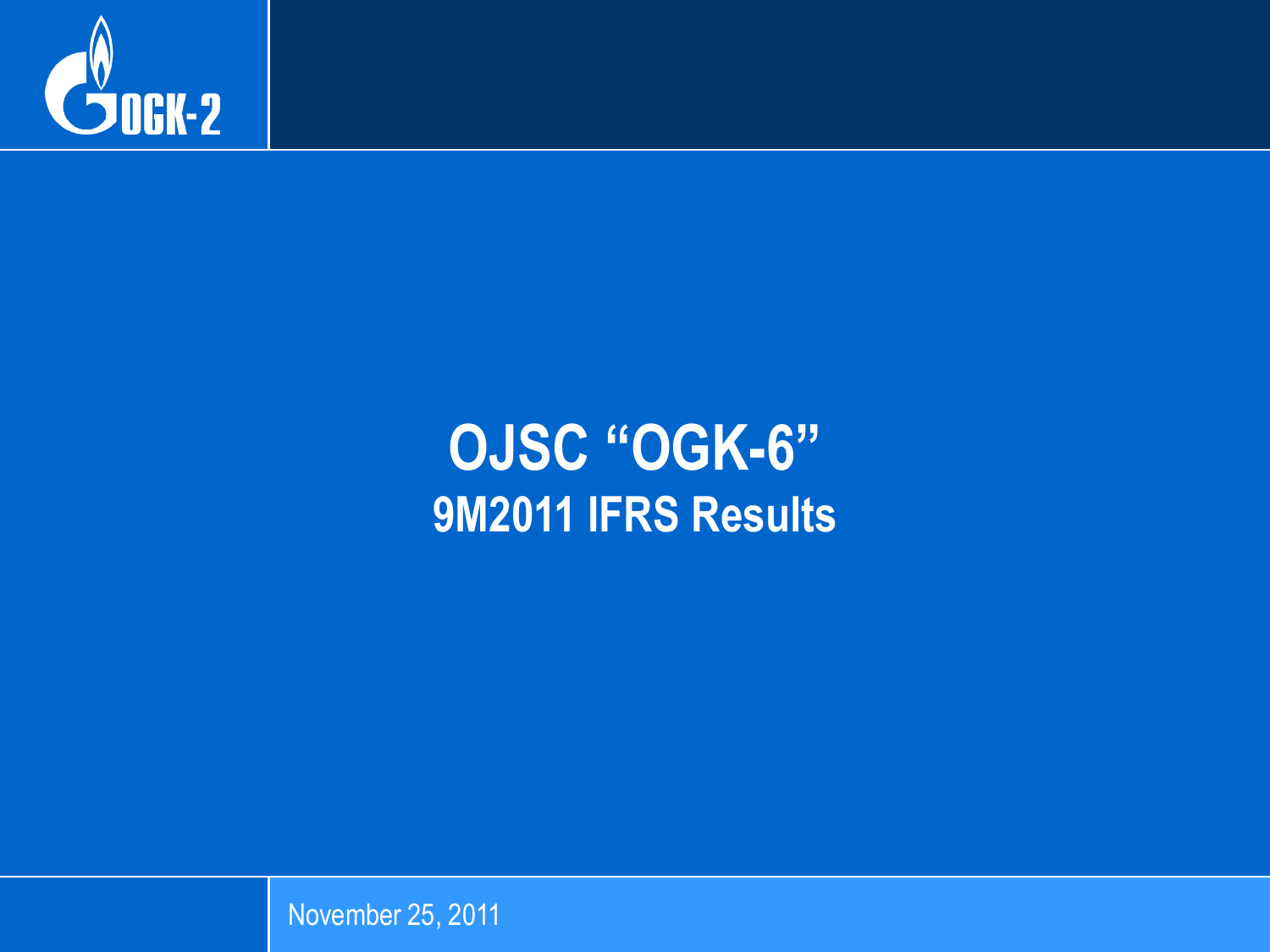

### **Disclaimer**

On the 1<sup>st</sup> of November the reorganization of OJSC "OGK-2" (or the Company) was finished in the form joining of OGK-6. The information contained in this presentation has been prepared using information available to OGK-2 (or the Company) at the time of preparation of this presentation. Since its preparation, external or other factors may have impacted on the business of OGK-2 and the content of this presentation. In addition all relevant information about OGK-2 and OGK-6 may not be included in this presentation. No representation or warranty, expressed or implied, is made as to the accuracy, completeness or reliability of the information contained within this presentation.

Matters discussed in this presentation may constitute forward-looking statements. Forward-looking statements include statements concerning plans, goals, strategies, future events or performance, outlook and growth prospects and other statements which are not statements of historical facts. The words "expect", "plan", "estimate", "forecast", "may", "could" and similar expressions (or their negative) identify some of these forward-looking statements.

Any forward-looking information herein has been prepared on the basis of a number of assumptions which may prove to be incorrect. Forward-looking statements, by their nature, involve risk and uncertainty and OGK-2 does not confirm or guarantee that the results included in the forward-looking statements will be achieved and cautions that actual results may differ materially from those expressed or implied in such statements. These forward-looking statements represent, in each particular case, only one conclusion of events out of many possible outcomes and as such each of these conclusions should not be seen as the most probable occurrence. Past performance should not be taken as an indication or guarantee of future results, and no representation or warranty, express or implied, is made regarding future performance. Reference should be made to the most recent Annual Reports of OGK-2 and OGK-6 for a description of the major risk factors.

The forward-looking statements contained in this presentation speak only as at the date as of which they are made. Except as required by applicable law, neither OGK-2 nor its directors, officers, employees, agents or advisers intend or have any duty or obligation to amend, update or revise any of the forward-looking statements contained in this presentation based on any new information or change in events.

This presentation does not constitute or form part of any advertisement of securities, any offer or invitation to sell or issue or any solicitation of any offer to purchase or subscribe for, any shares in OGK-2 or its subsidiaries, nor shall it or any part of it nor the fact it has been distributed form the basis of, or be relied on in connection with, any contract or investment decision.

### **2** OGK-6 9M2011 IFRS Results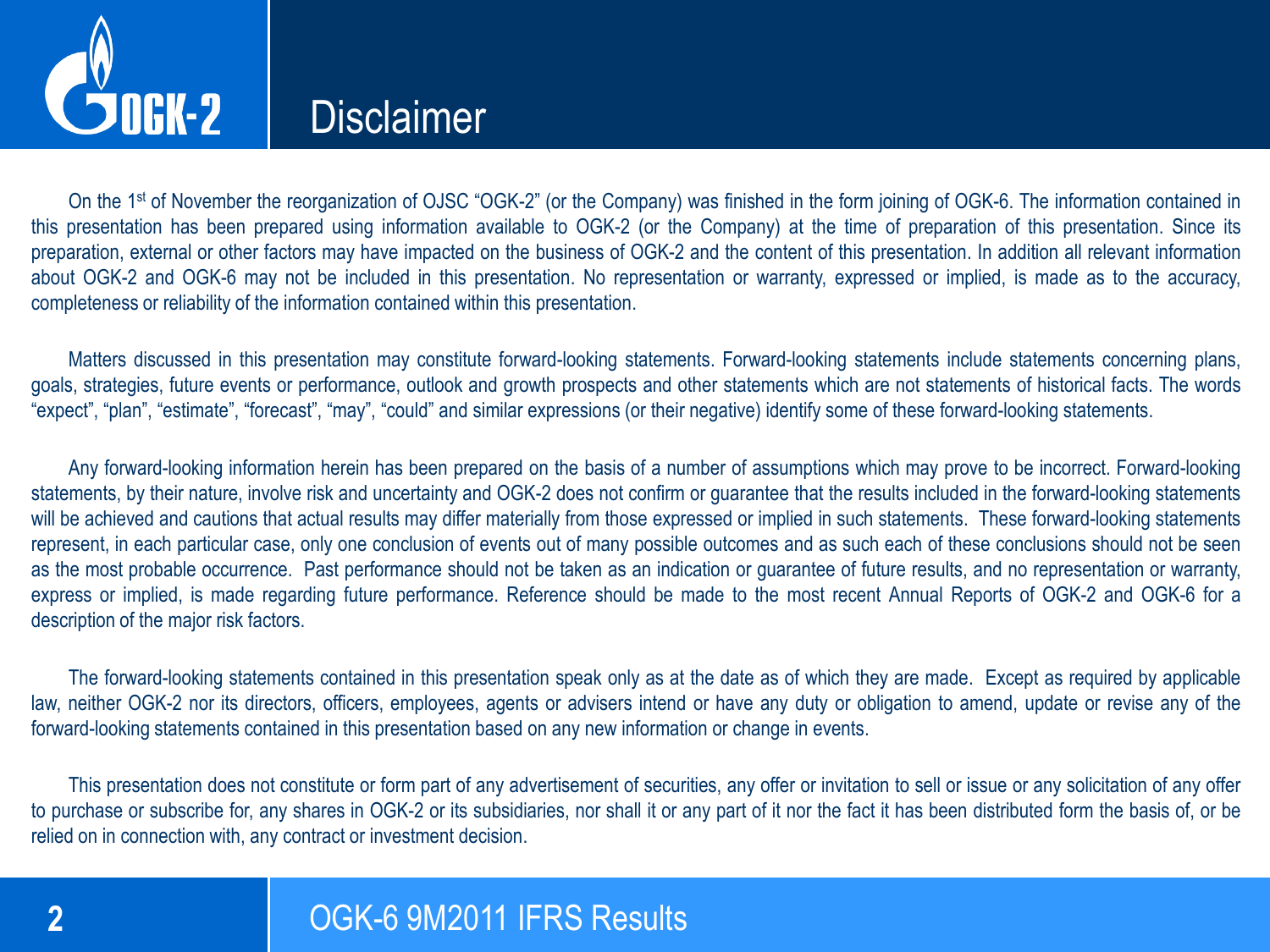

## OGK-6: Operational and Financial Highlights

|                                                                                                 | 9M2010 9M2011 |        | <b>Change</b> |  |  |
|-------------------------------------------------------------------------------------------------|---------------|--------|---------------|--|--|
| Electricity output, mn kWh                                                                      | 25,185        | 25,842 | $+2.6%$       |  |  |
| <b>Effective electricity output without</b><br>regard to financial operations, mn 27,005<br>kWh |               | 28,166 | $+4.0%$       |  |  |
| Effective heat output, thousand<br>GCal                                                         | 2,851         | 2,814  | $-0.1%$       |  |  |
| Fuel rate on electricity, g/kWh                                                                 | 363.2         | 360.3  | $-0.8%$       |  |  |
| Fuel rate on heat, kg/GCal                                                                      | 153.5         | 152.0  | $-1.0%$       |  |  |
| Installed capacity utilization<br>factor,%                                                      | 42.2%         | 43.0%  | $+0.8$ p.p.   |  |  |

#### **Operational highlights<sup>1</sup> Financial highlights, mn RUR**

| . ,                          | 9M2010    | 9M2011    | <b>Change</b> |
|------------------------------|-----------|-----------|---------------|
| <b>Revenues</b>              | 34,189    | 38,991    | $+14%$        |
| <b>Operating expenses</b>    | (32, 925) | (39, 136) | $+19%$        |
| Operating profit/(loss)      | 1,409     | (353)     | $-125%$       |
| FBITDA <sup>2</sup>          | 2,897     | 1,469     | $-49%$        |
| Profit/(loss) for the period | 856       | (248)     | $-129%$       |

1. Management Report Data

2. EBITDA = Operating profit + Depreciation and Amortization

#### **3 COUNTER SECUTE 10 OGK-6 9M2011 IFRS Results**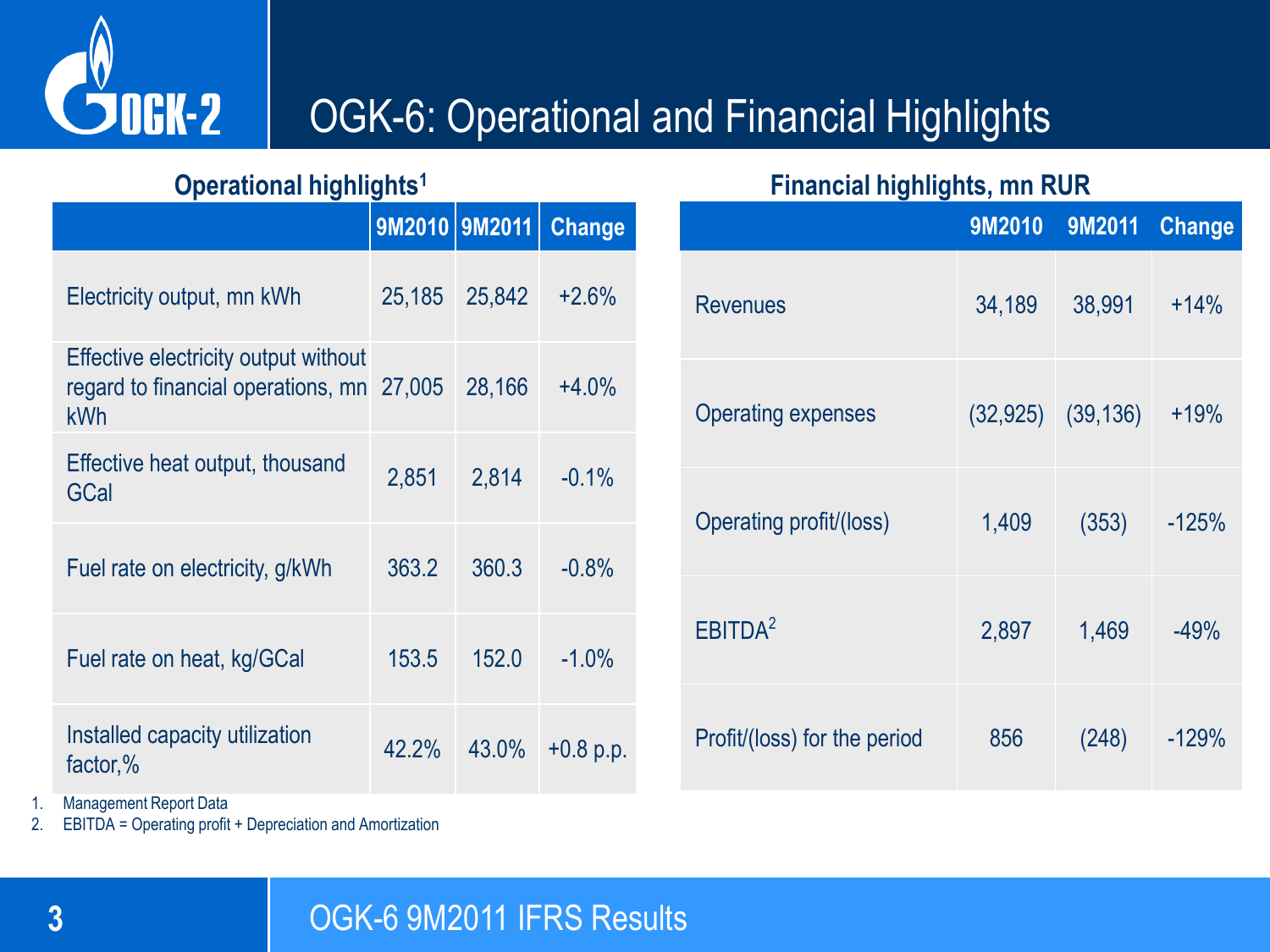

**Revenue Structure, mn RUR**



**Electricity and Capacity Revenue Structure<sup>1</sup>**

**<sup>4</sup>** OGK-6 9M2011 IFRS Results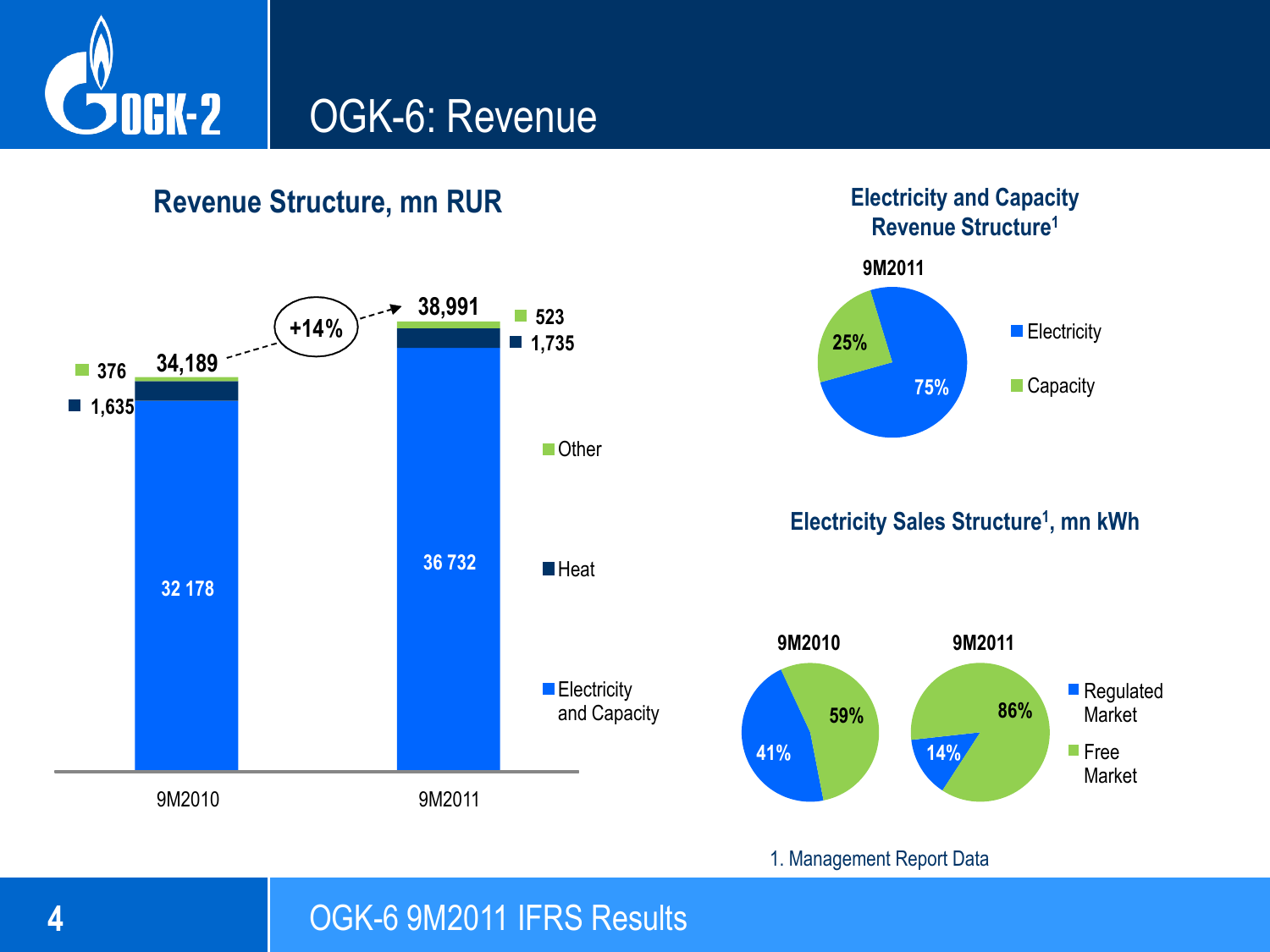

**Operating Expenses Structure, mn RUR**



#### **5** OGK-6 9M2011 IFRS Results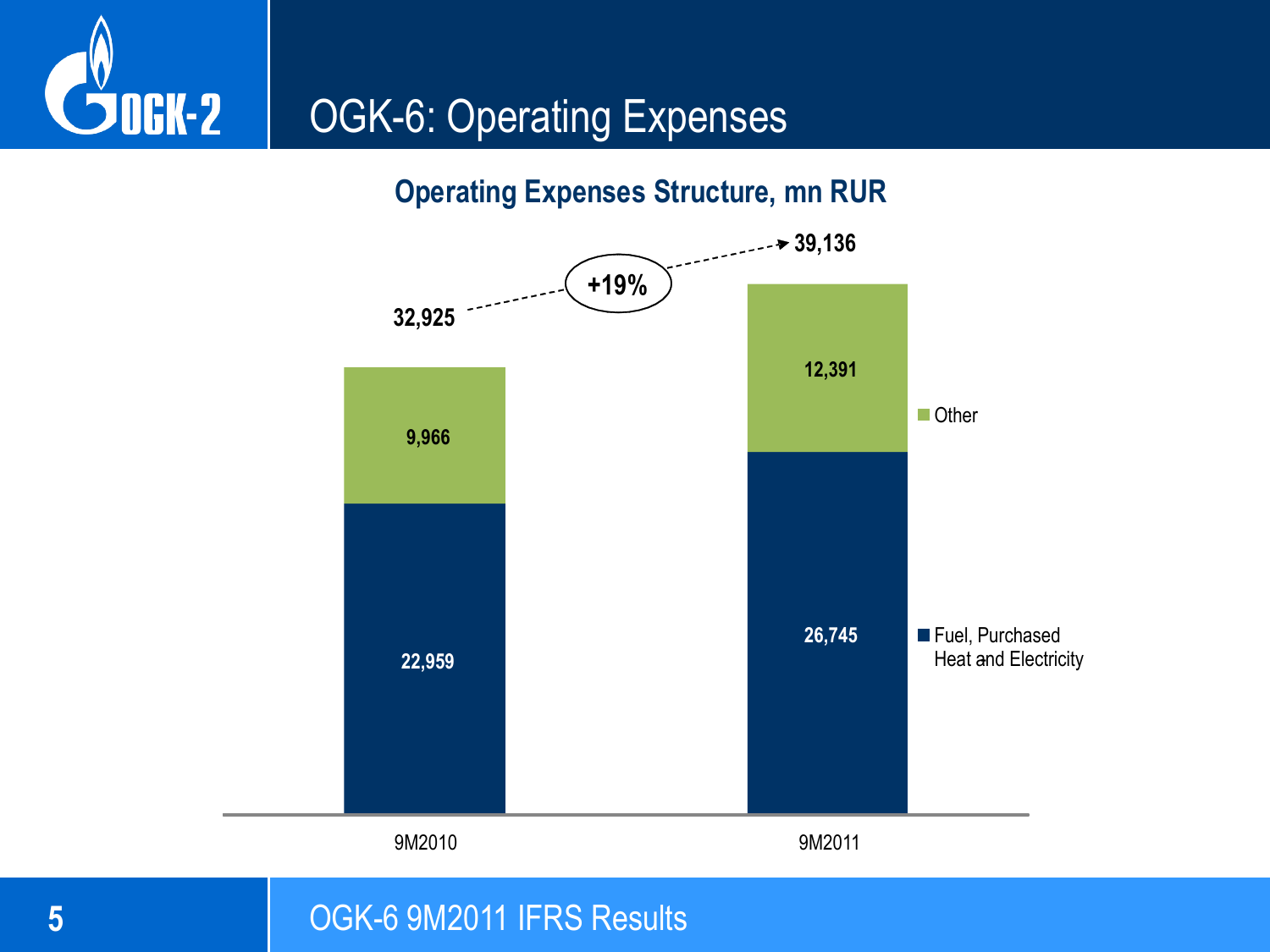

#### **EBITDA<sup>1</sup>**

#### **, mn RUR Profit Bridge in 9M2011, mn RUR**



1. EBITDA = Operating Profit + Depreciation and Amortization

**6 1** OGK-6 9M2011 IFRS Results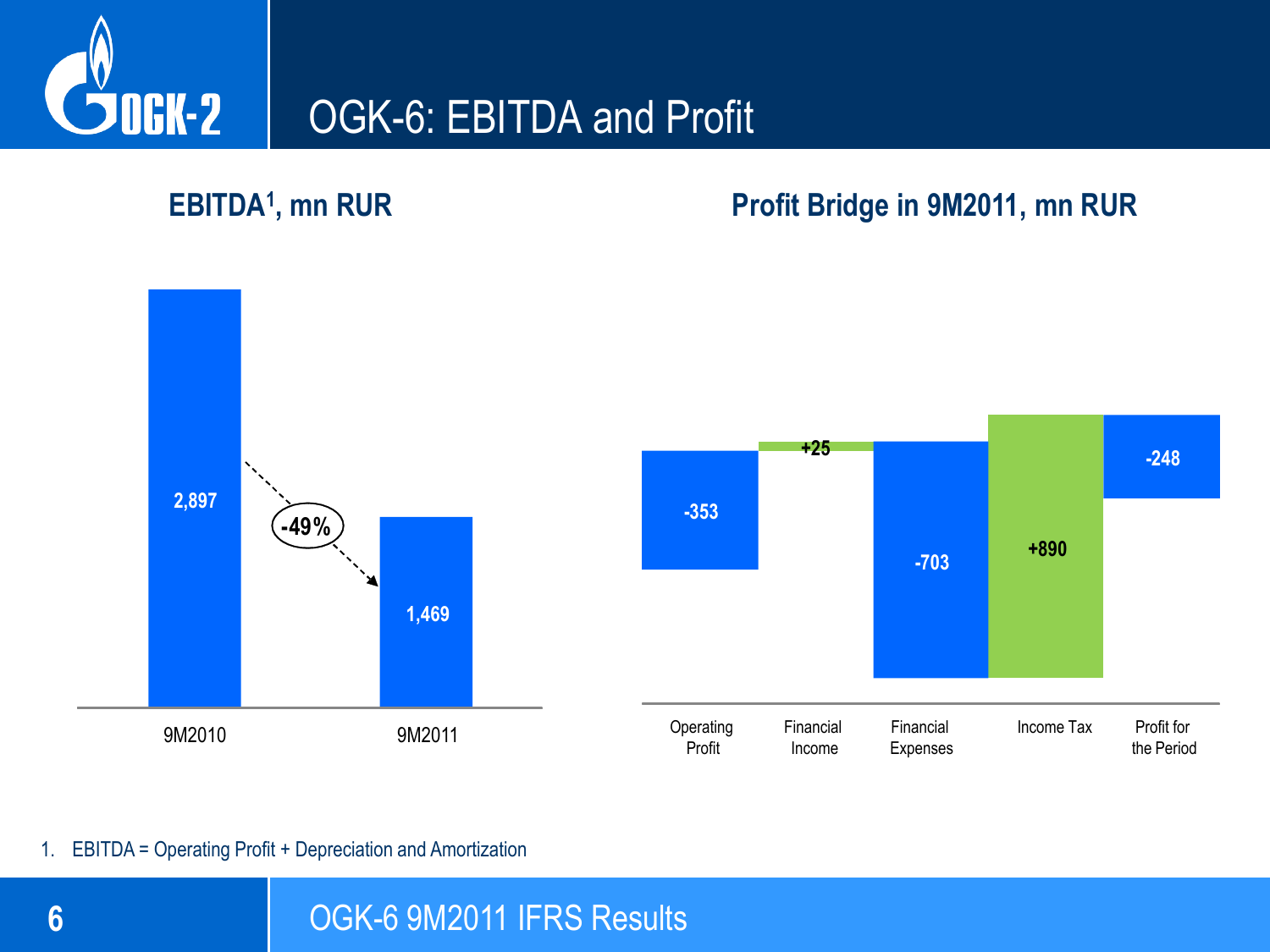

#### **Liabilities Structure, mn RUR Net Debt, mn RUR**<sup>1</sup>



1. Net Debt = Total Debt less Cash and Cash Equivalents

2. EBITDA for 12 months, ended 30 September 2011 = EBITDA for 2010 + EBITDA for 9 months 2011 г. – EBITDA for 9 months 2010

**7** OGK-6 9M2011 IFRS Results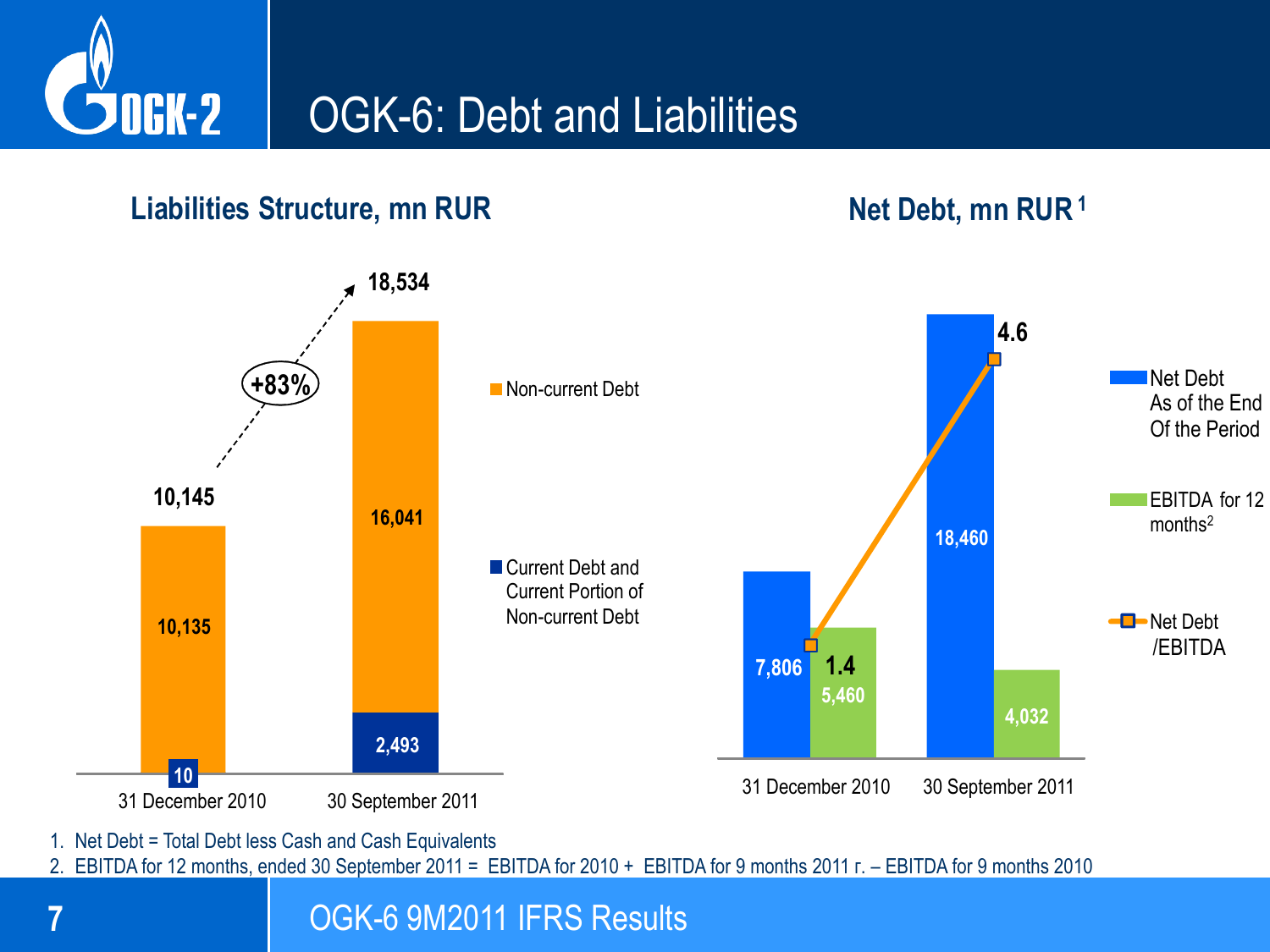



#### **8 COUNTER 19 OGK-6 9M2011 IFRS Results**